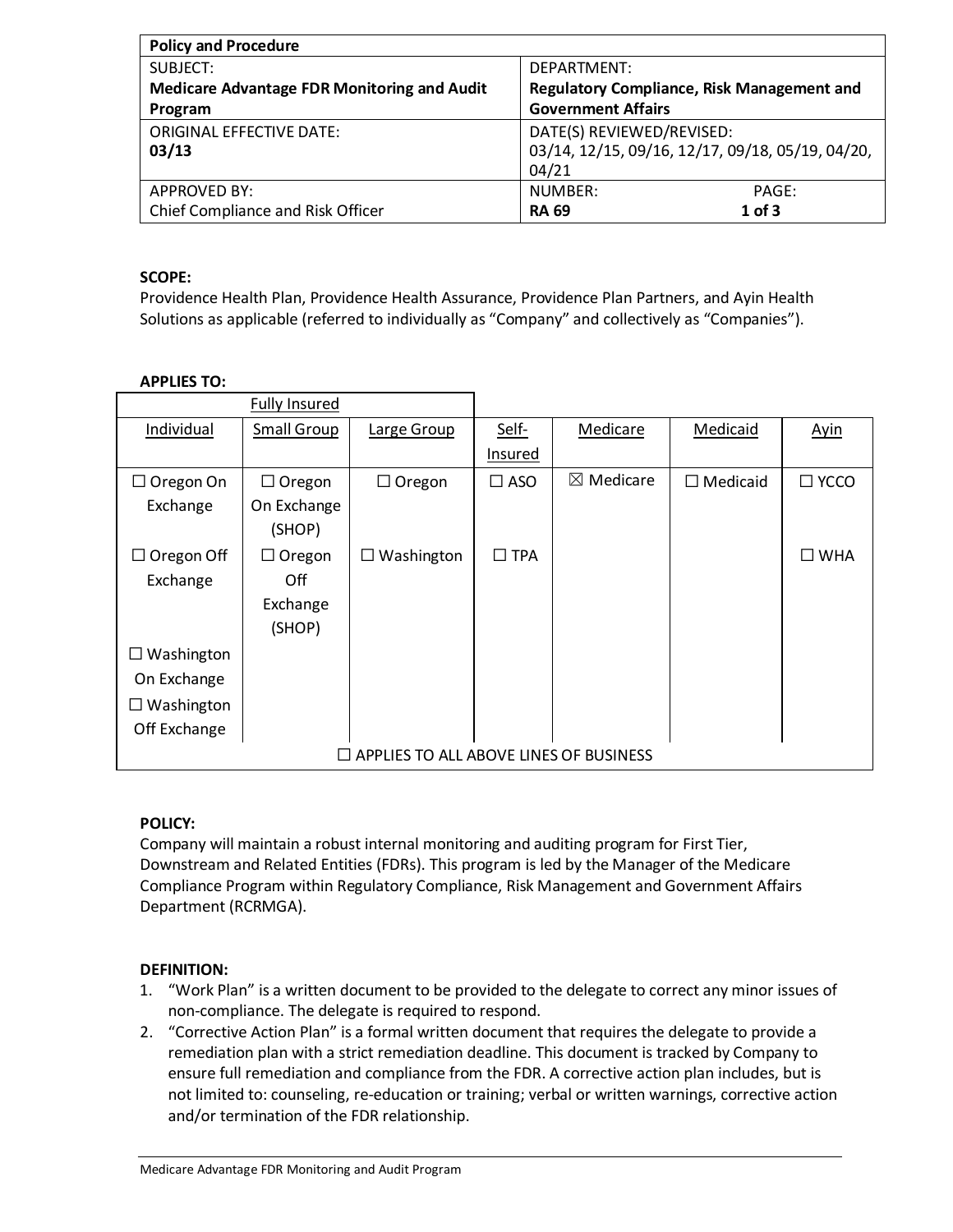| <b>Policy and Procedure</b>                        |                                                                               |  |
|----------------------------------------------------|-------------------------------------------------------------------------------|--|
| SUBJECT:                                           | DEPARTMENT:                                                                   |  |
| <b>Medicare Advantage FDR Monitoring and Audit</b> | <b>Regulatory Compliance, Risk Management and</b>                             |  |
| Program                                            | <b>Government Affairs</b>                                                     |  |
| <b>ORIGINAL EFFECTIVE DATE:</b><br>03/13           | DATE(S) REVIEWED/REVISED:<br>03/14, 12/15, 09/16, 12/17, 09/18, 05/19, 04/20, |  |
|                                                    | 04/21                                                                         |  |
| APPROVED BY:                                       | NUMBER:<br>PAGE:                                                              |  |
| Chief Compliance and Risk Officer                  | $2$ of 3<br><b>RA 69</b>                                                      |  |

- 3. "Medicare Advantage Compliance Program" is Companies formal program that fully describes Companies commitment to fully comply with all CMS/Federal guidelines andregulations.
- 4. **FDR** means First Tier, Downstream or Related Entity. **First Tier Entity** is any party that enters into a written arrangement, acceptable to CMS, with Company to provide administrative services or health care services to a Medicare eligible individual under the MA program or Part D program. **Downstream Entity** is any party that enters into a written arrangement, acceptable to CMS, with persons or entities involved with the MA benefit or Part D benefit, below the level of the arrangement between Company and a first tier entity. These written arrangements continue down to the level of the ultimate provider of both health and administrative services. **Related Entity** means any entity that is related to Company by common ownership or control and:
	- (1) Performs some of Companies management functions under contract or delegation;
	- (2) Furnishes services to Medicare enrollees under an oral or written agreement;or

(3) Leases real property or sells materials to Company at a cost of more than \$2,500 during a contract period.

### **PROCEDURE:**

The FDR monitoring and audit program is a component of the overall Medicare Compliance Program. It is designed to ensure that all FDR's are complying with CMS regulations and protect our members from potential non- compliance and/or Fraud, Waste and Abuse. Company will follow the below high level process in order to maintain an effective FDR audit program.

- Operational business area audit schedules will be determined by RCRMGA, dependent upon CMS requirements, the annual risk assessment, and the results of past audits.
- Delegated Entities will submit auditing/monitoring results to the Medicare Delegation Program Consultant for oversight on a monthly basis or as required based on the risk assessment. All monitoring and auditing will be performed using RCRMGA provided audit tools, including: the Medicare Advantage Plans Audit Protocol, Audit Summary, Audit Universe Worksheets, and the CMS Pre-Audit Issue Summary.
- The Medicare Advantage Audit Protocol follows from Audit Protocol issued byCMS.
- Audits are conducted either through a live audit where the samples are reviewed live in the various systems or the case file documentation provided by the Delegated Entity is audited during a desk or tracer audit. Regardless of audit type, a timeliness audit is conducted every month. Live, Desk or Tracer audits can be performed on a monthly, quarterly, or ad-hoc basis.
- For any identified findings, the Delegated Entity is required to fill out the Pre-Audit Issue Summary.
- If delegated entity is not meeting compliance standards, a work plan for improvement will be issued. If RCRMGA determines that a corrective action is needed, RCRMGA will engage the FDR in a Corrective Action Plan which implements a strict deadline forremediation.
- All audit results are shared with the Company Compliance Committee and Board.